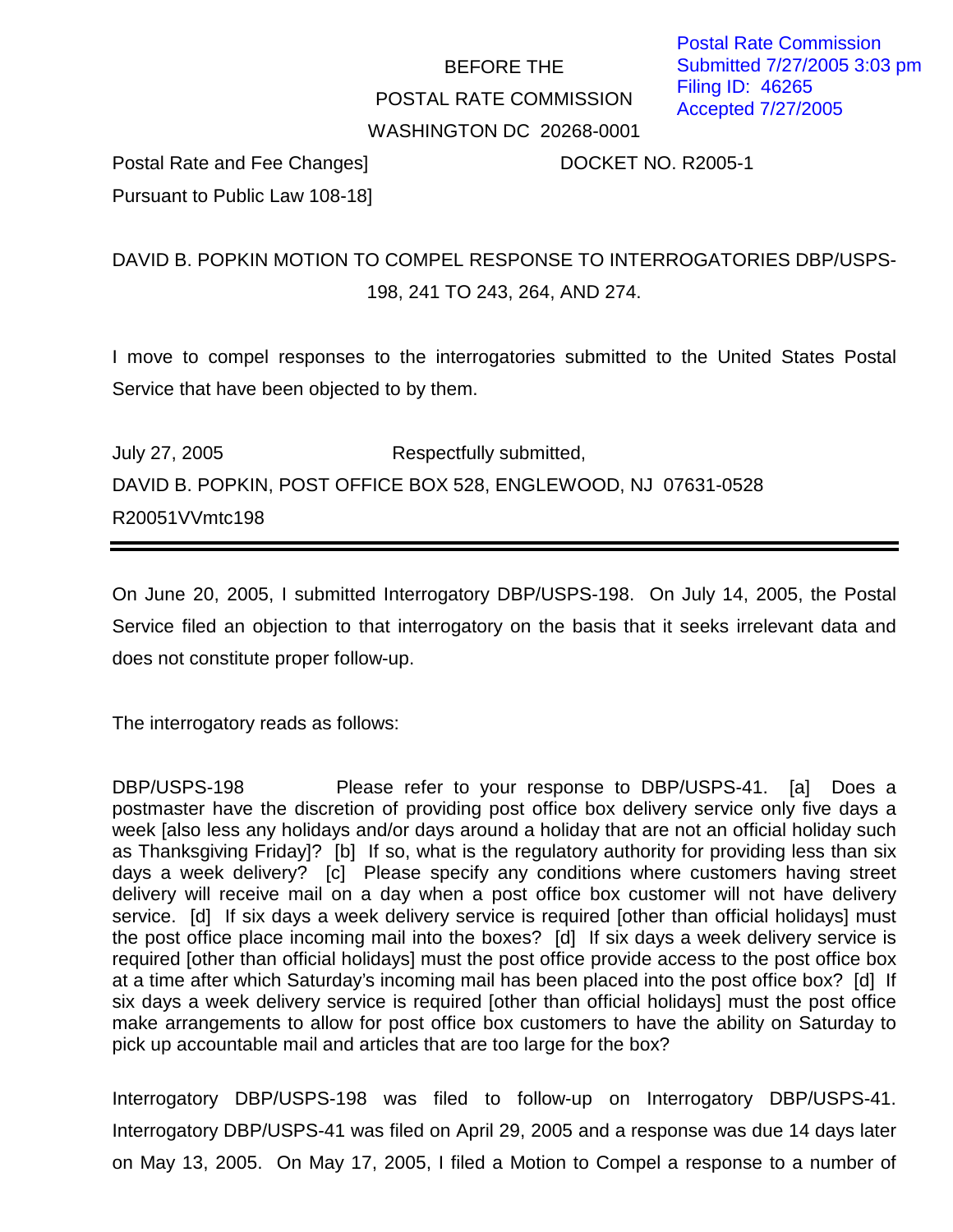interrogatories including DBP/USPS-41. On May 24, 2005, the Postal Service filed an Opposition to that Motion to Compel and stated in footnote 1 that responses to interrogatory 41 was forthcoming. Presiding Officer's Ruling No. R2005-1/19 issued on June 7, 2005, granted my Motion to Compel a response to interrogatory DBP/USPS-41.

The Postal Service did not respond to interrogatory DBP/USPS-41 until June 17, 2005, some 49 days after it was filed and 35 days after a response was due under the Commission's Rules. Furthermore, the response was made ten days after the Presiding Officer's Ruling or three days after the time imposed by Commission's Rule 26[e].

Unfortunately, it appears that there is no real incentive for the Postal Service to respond to interrogatories in a timely manner. In effect, it appears that there is an incentive for the Postal Service to file their responses late as a litigation strategy. About a week or so ago, I did a quick evaluation of my interrogatories and found that at that point in time approximately 30% of them had not been responded to on time. The only problem is that as a participant in this Docket, it appears that I have the option to either receive a response on time or to receive it late. Not allowing the Postal Service to file a late response is obviously not the solution. If the "shoe was on the other foot" and I was the one requesting to file a late document, the Postal Service could object and keep me from filing a particular document to my detriment.

Participants who have interrogatories to file may file on any relevant topic so long as it is prior to the cutoff date. Once the cutoff date has passed, participants are limited by Commission Rule 26[a] to those interrogatories that follow-up to clarify or elaborate on the answer to a previous interrogatory. The apparent problem arises on those follow-ups that a reasonable person would agree were "triggered" by the original response but which the Postal Service might claim was not a logical next step in consideration of the issue.

Unfortunately, because of the extremely late filing of the original response to interrogatory DBP/USPS-41, DBP/USPS-198 must be considered under the rules for follow-up interrogatories. Had they filed the response on time, or even "less late" then they did, it would have been possible to file the interrogatory without consideration of the follow-up rules.

The response to DBP/USPS-41 indicated that the local postmaster had the discretion, when no one was on duty, to allow access to post office lobbies for access to Post Office boxes and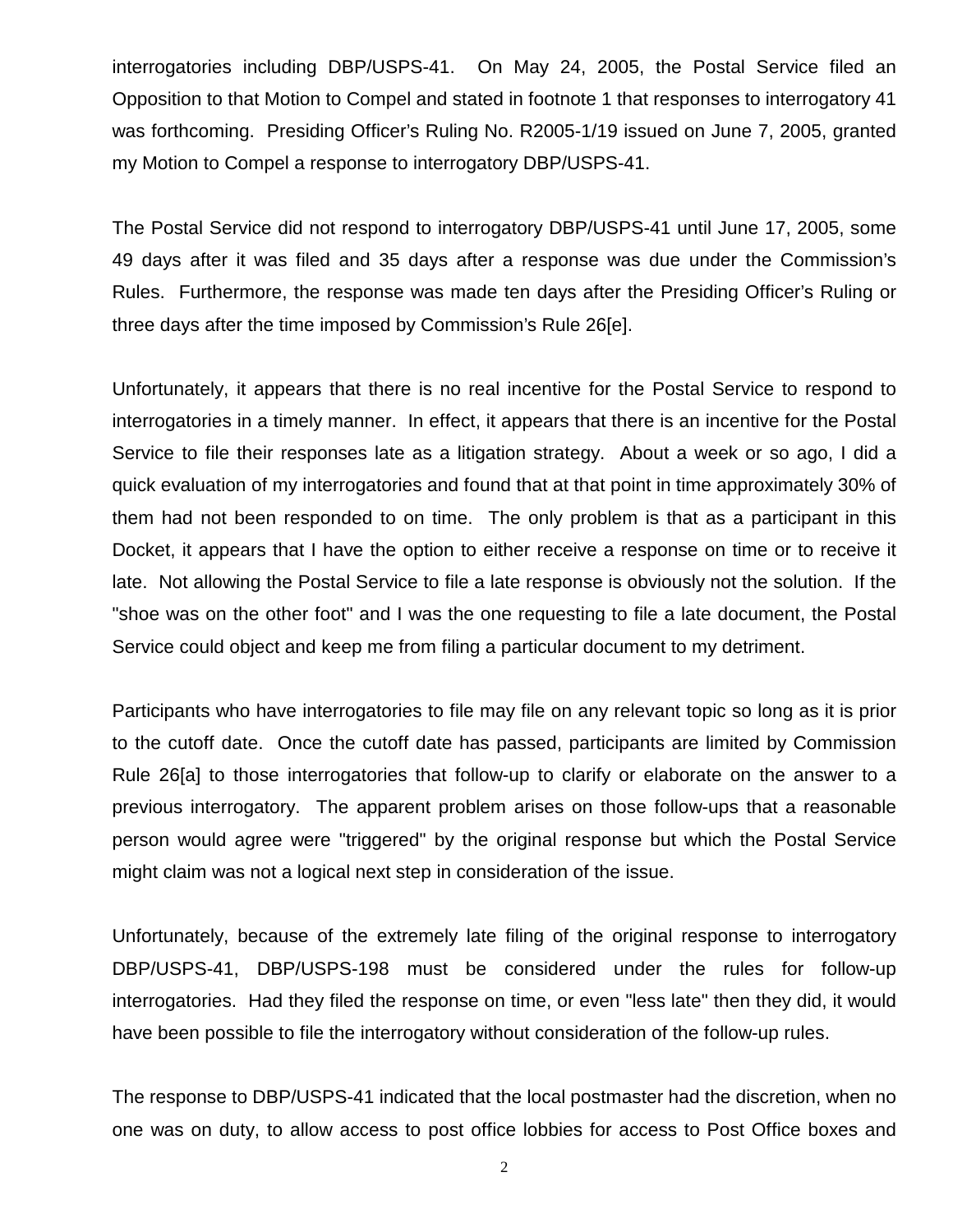self-service equipment. The allowance of a local postmaster to have the discretion to not provide access to a post office lobby on a Saturday leads to the necessity to clarify and elaborate on that response to determine how the exercising of that discretion would relate to the provision of post office box service only five days a week rather than what appears to be the country-wide norm of six days a week. This is certainly a most logical step in consideration of the issue.

The requested information is far from irrelevant to this Docket. Whether Post Office Box holders have 5-day a week mail delivery or 6-day a week mail delivery is very relevant to the value of mail service in general and to the value of Post Office box service in particular. The comparison between providing 6-day a week street delivery at a local post office but not to a Post Office box at the same facility is also relevant to the value of service.

On July 5, 2005, I submitted Interrogatories DBP/USPS-241 to 243. On July 15, 2005, the Postal Service filed an objection to those interrogatories on the basis of lateness, lack of relevance and materiality, and does not constitute proper follow-up.

The interrogatories read as follows:

DBP/USPS-241 Please refer to your response to DBP/USPS-170 subparts h and i as provided in the Opposition to DBP/USPS-170 filed on June 27, 2005. Please confirm, or explain if you are unable to confirm, that a change in the Erent value for a given facility could result in a change in the Fee Group and thereby potentially the fee charged for a post office box at that facility.

DBP/USPS-242 Please refer to your response to DBP/USPS-170 subparts h and i as provided in the Opposition to DBP/USPS-170 filed on June 27, 2005. Please discuss the types of events that could occur in the determination of the Erent values that could lead to a change in the Erent value and thereby potentially lead to a change in the determination of the Fee Group for post office boxes at a given facility.

DBP/USPS-243 Please refer to your response to DBP/USPS-170 subparts h and i as provided in the Opposition to DBP/USPS-170 filed on June 27, 2005. Please discuss why the Erent data was not updated to cover changes in facilities that occurred since the original data was developed in Docket R2001-1.

The Postal Service did not provide a "formal" response to the underlying interrogatory DBP/USPS-170 but did provide data which constituted the information that responded to my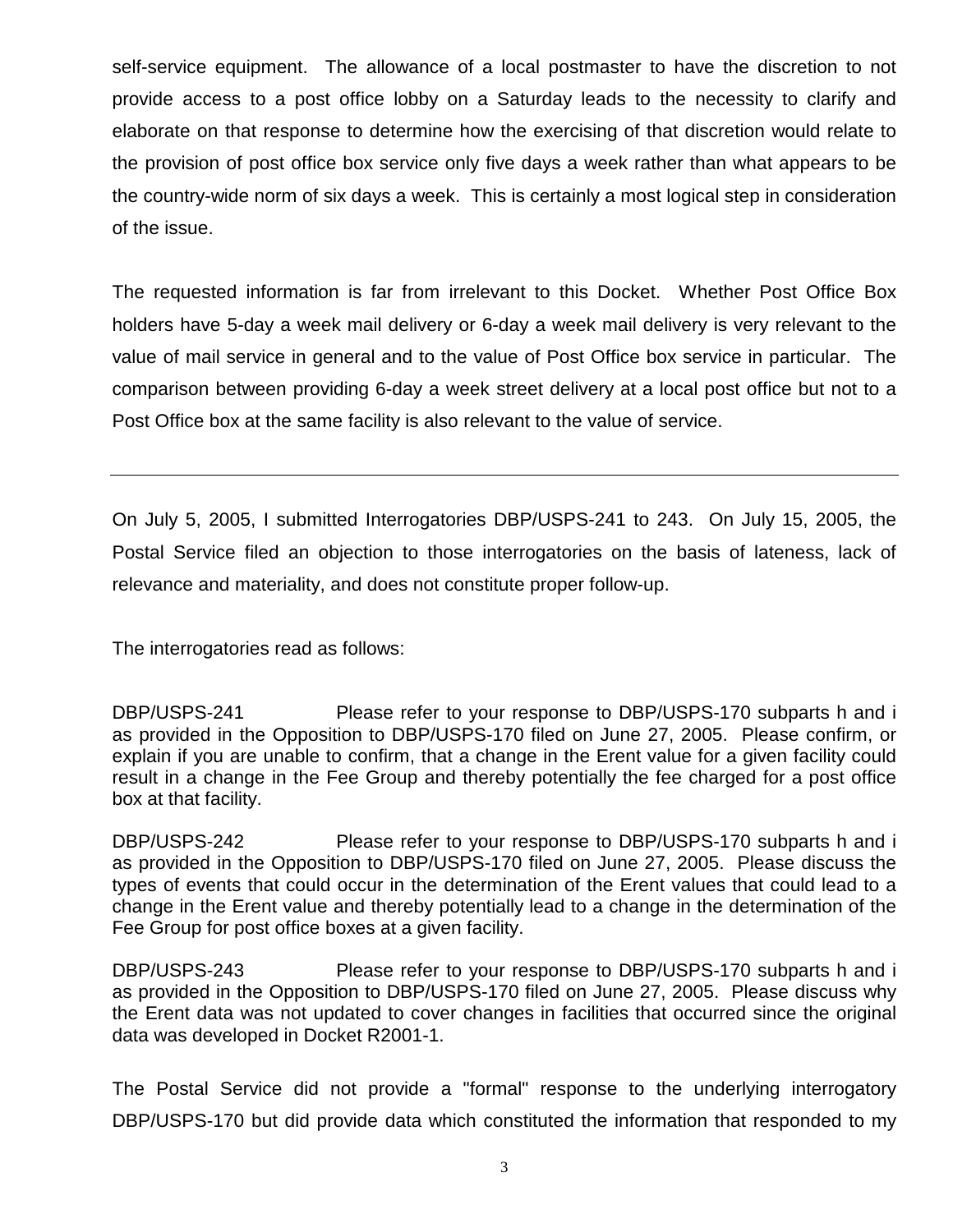interrogatory in the Opposition to the interrogatory that was filed on June 27, 2005. If the Postal Service provides the information in a formal pleading, it should still be subject to proper follow-up.

The Postal Service claims the interrogatories are irrelevant because they are raising everything by a simple 5.4 percent. This is the only opportunity that the public has to evaluate the validity of all rates and the relative value of service. The fact that the Postal Service is asking for an across the board increase does not change that right.

On July 11, 2005, I submitted Interrogatory DBP/USPS-264. On July 19, 2005, the Postal Service filed an objection to subparts c and f of that interrogatory on the basis that it seeks irrelevant data.

The interrogatory reads as follows:

DBP/USPS-264 Please refer to your response to OCA/USPS-186 to 193. [a] Please confirm, or explain if you are unable to confirm, that the nondenominated stamps that were issued for the 15¢ to 33¢ values had the letters "A" through "H" associated with them. [b] Please confirm, or explain if you are unable to confirm, that the nondenominated stamps that were issued for the 34¢ and 37¢ values did not have letters associated with them but were of a design that matched the ultimately issued denominated version. [c] Please explain why the Postal Service abandoned the use of letters. [d] Please confirm, or explain if you are unable to confirm, that the use of a letter system rather than a design system will allow for a better determination of the value of a nondenominated stamp once it is well past the implementation period for that design. [e] Are there any plans to return to a letter system? [f] If not, why not?

The Postal Service and the Office of the Consumer Advocate have apparently agreed on establishing a working group to investigate the possibility of a non-denominated stamp that, once purchased, would be valid for first-ounce, single-piece, First-Class Mail postage, regardless of the then-current rate. Whether this, "Forever Stamp" utilizes a letter to identify it or simply a unique design is relevant and therefore the responses to subparts c and f are relevant to this proposal should it come to fruition.

On July 18, 2005, I submitted Interrogatory DBP/USPS-274. On July 19, 2005, the Postal Service filed an objection that interrogatory on the basis that it seeks irrelevant data.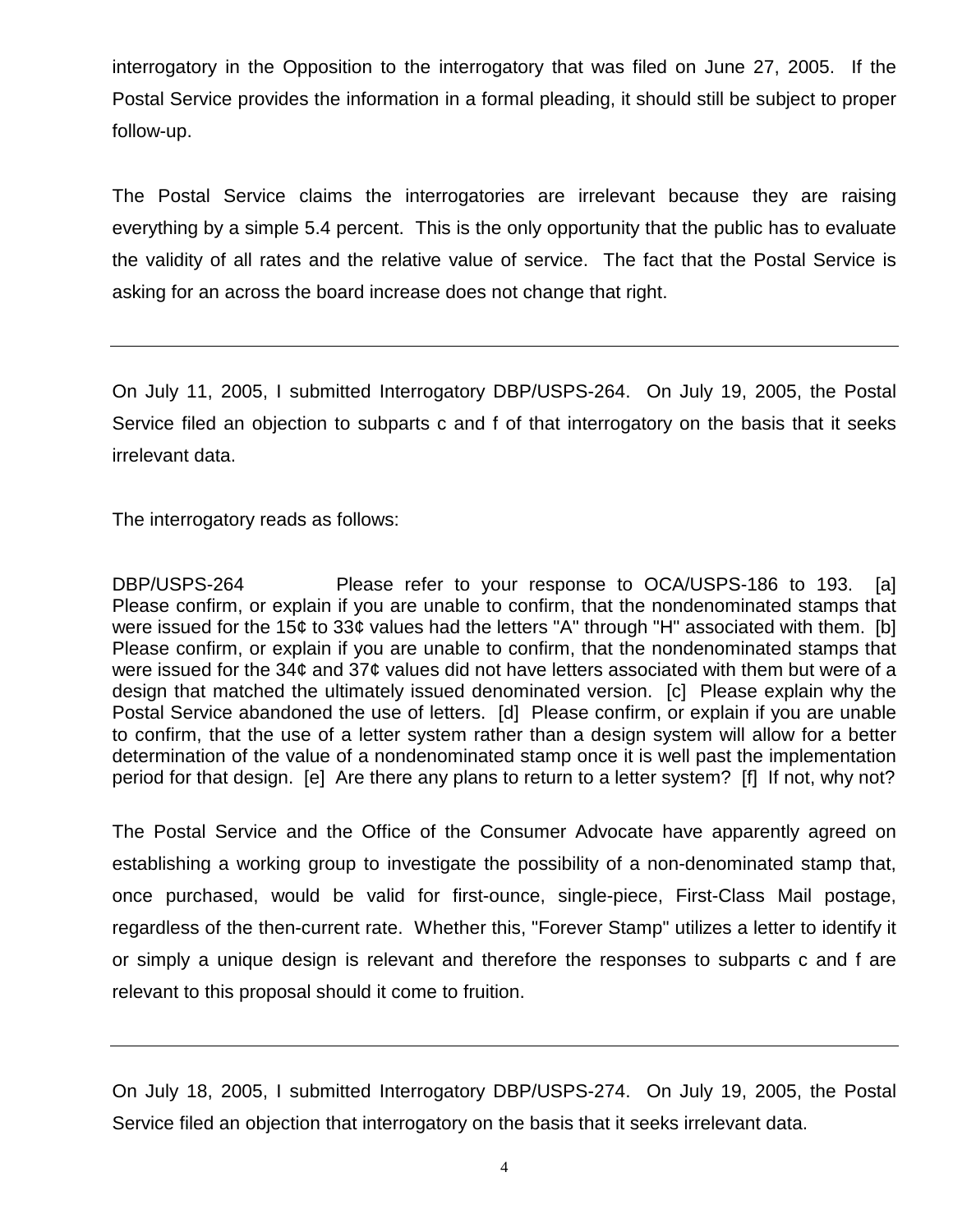The interrogatory reads as follows:

DBP/USPS-274 Please refer to your response to DBP/USPS-231. Your response provided information for an administrative employee and an Air Mail Facility manager. What distinction is made for [a] local Postmasters, [b] local post office supervisors [c] District Managers [d] managers at District offices [e] Area Vice Presidents and [f] managers on the Area office staff.

DBP/USPS-231 was a follow-up interrogatory to DBP/USPS-157 which stated as follows:

DBP/USPS-157 Please refer to your response to DBP/USPS-5. Please explain and discuss the extent to which upper management stresses, including by means of pay administration, the need to improve one's overnight score vs. 2-day and/or 3-day scores.

The response of the Postal Service was:

Maintaining and improving service performance is considered to be an important goal for Postal Service management and is incorporated into the compensation system for Postal Service managers.

This interrogatory was asking how EXFC results are utilized in pay administration and to compare overnight vs. 2- and/or 3- day results. The Postal Service's response to DBP/USPS-157 was not responsive. In an effort to obtain a responsive answer, interrogatory DBP/USPS-231 was filed as follows:

DBP/USPS-231 Please refer to your response to DBP/USPS-157. Your response failed to indicate the extent to which a manager's performance is evaluated with respect to the overnight performance vs. their performance on 2-day and 3-day scores. Are they given equal weight or is one counted more than another? Please discuss fully?

The Postal Service response was:

The weighting depends on the manager's title and responsibilities. For instance, an administrative employee's compensation formula may be more heavily weighted to overnight vs. 2/3 day, compared to an Air Mail Facility manager, whose compensation formula may be more heavily weighted to 3-day vs. 2-day/overnight.

This response only provided general information for two very specific categories of employees who are less involved in the processing of mail than the six categories that I asked for in